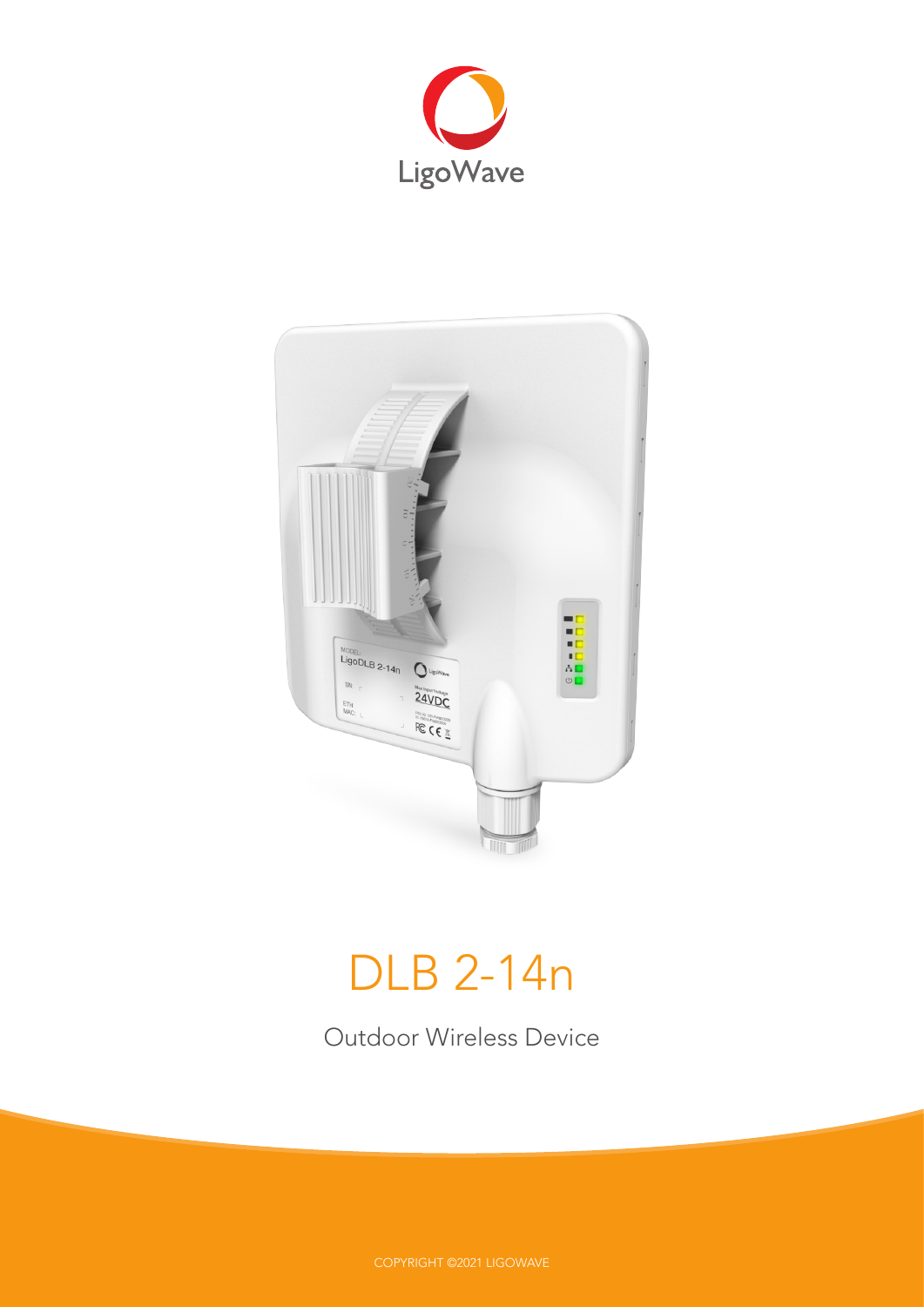# **DLB 2-14n**

LigoWave's DLB 2-14n delivers the highest performance and stability available in the 2.4 GHz CPE class. This product combines a highly advanced radio core containing MIMO 2x2 technology with an integrated, high-gain, dual polarization directional antenna. The feature-rich operating system is optimized for ultra-high performance wireless communications while optionally allowing compatibility with older 802.11 b/g standards devices.

The smart dynamic polling based protocol (iPoll 3) ensures reliable communication even in congested areas with 64 client devices connected to a base-station.

Equipped with LigoWave's dual firmware image feature, remote software upgrades are assured even if a power failure interrupts the process. The device will restart using the prior firmware in the event of an upgrade failure.

The enclosure is made of polycarbonate plastic with UV inhibitors to provide years of outdoor exposure in direct sunlight without cracking. The DLB 2-14n was designed and tested to meet an IP-66 rating as well as vibration, temperature, drop, salt, fog, and electrical surge standards to ensure a high level of reliability unsurpassed in the industry. It is equipped with a grounding lug and a grounded 24-volt PoE to allow a professional installation, resistant to electrical surges.

The shape of the enclosure is now smaller, lighter but retains the IP-66 weather protection rating. Smaller packaging reduces freight costs. The new design has no metal parts, which makes the device lighter and corrosion resistant.



# New form factor New mounting

The shape of the enclosure is now smaller, lighter but retains the IP-66 weather protection rating. Smaller packaging reduces freight costs and makes them less obvious. The new design has no metal parts, which makes them lighter and corrosion resistant.



The adjustable mounting bracket is very easy to assemble and install. It consists of two easy to connect parts that allow tilting the device up and down when installing on a pole. A metal strap is included to securely tighten the device. This design includes additional reinforcements and thicker materials to ensure survival in extreme climate conditions.

## **OS**

The DLB OS is a highly functional and easy to use operating system. This powerful and flexible operating system ensures flawless operation of all DLB hardware devices and effortless setup for those deploying the networks.

- Smart polling data transmission protocol (iPoll 3)
- Dual-firmware image support
- Responsive HTML 5 based GUI
- 170 Mbps capacity
- 80,000 PPS rate
- IPv6 support
- WNMS compatible

### **WNMS**

WNMS is a FREE enterprise grade Wireless Network Management System. A single software solution simplifies a large number of management and monitoring tasks for network administrators. LigoWave's comprehensive network management system supports several thousands of nodes. Multiple networks may be maintained and monitored using one server. A rich feature set helps to diagnose network problems effectively, visualize networks on a map, perform scheduled firmware upgrades automatically, track states of devices, get failure alerts, and collect statistics. The Web-based system environment supports multi-user accounts. Several administrators may manage different networks on the same server, without having access to each other's equipment. WNMS is available as a stand-alone version for Linux and Windows servers, as a cloud-based system and as a mobile application for Android devices.

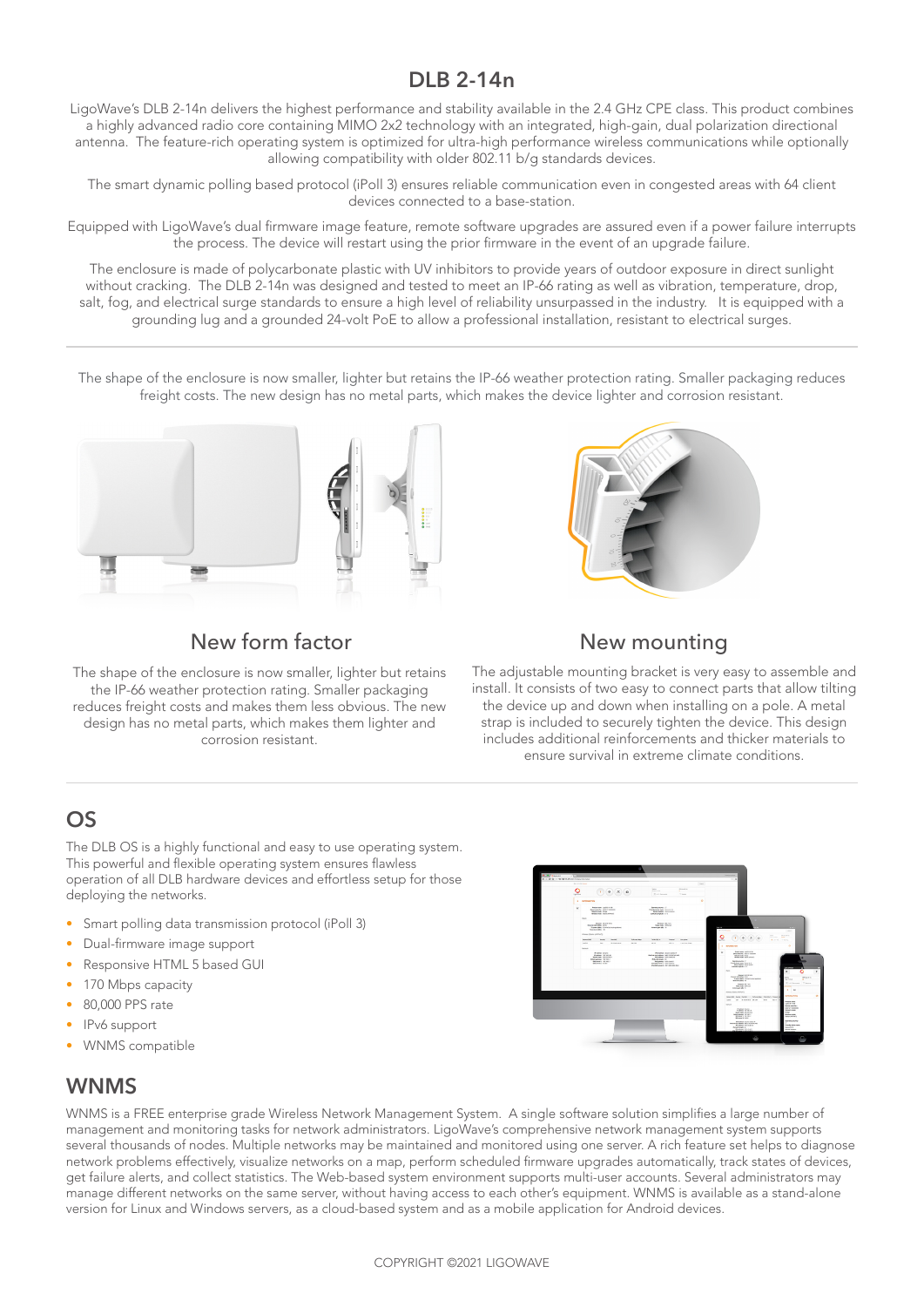# **Specifications**

| Product/ distance recomendation | <b>PTMP</b> mode                                        | <b>PTP</b> mode | PTP mode (full capacity) |  |
|---------------------------------|---------------------------------------------------------|-----------------|--------------------------|--|
| DLB 2-14n                       | 7 km/ 4.35 mi                                           | 10 km/ 6.21 mi  | 8 km/ 4.97 mi            |  |
|                                 |                                                         |                 |                          |  |
| <b>Wireless</b>                 |                                                         |                 |                          |  |
| <b>WLAN</b> standard            | IEEE 802.11 b/g/n, iPoll (proprietary)                  |                 |                          |  |
| Radio mode                      | MIMO 2x2                                                |                 |                          |  |
| Radio frequency band            | 2.412 - 2.462 GHz (FCC 2.412 - 2.462 GHz)               |                 |                          |  |
| Transmit power                  | Up to 31 dBm (country dependent)                        |                 |                          |  |
| Receive sensitivity             | Varying between -96 and -74 dBm depending on modulation |                 |                          |  |
| Channel size                    | 5,10, 20, 40 MHz                                        |                 |                          |  |
| Modulation schemes              | 802.11 g/n: OFDM (64-QAM, 16-QAM, QPSK, BPSK)           |                 |                          |  |

Data rates 802.11 n: 300, 270, 240, 180, 120, 90, 60, 30 Mbps

802.11 g: 54, 48, 36, 24, 18, 12, 9, 6 Mbps

802.11 b: 11, 5.5, 2, 1 Mbps

802.11 b: DSS (CCK, DQPSK, DBPSK)

Error correction FEC, Selective ARQ Duplexing scheme Time division duplex

|                              |                                   | 15 Mbps | 30 Mbps | 45 Mbps | 60 Mbps  | 90 Mbps  | 120 Mbps | 135 Mbps | 150 Mbps |
|------------------------------|-----------------------------------|---------|---------|---------|----------|----------|----------|----------|----------|
| Receive sensitivity<br>(dBm) | 802.11N/<br>iPoll (20/40)<br>MHz) | $-95$   | $-93$   | $-91$   | $-88$    | $-83$    | $-80$    | $-78$    | $-77$    |
|                              |                                   | 30 Mbps | 60 Mbps | 90 Mbps | 120 Mbps | 180 Mbps | 240 Mbps | 270 Mbps | 300 Mbps |
|                              |                                   | $-92$   | $-90$   | $-87$   | $-84$    | $-81$    | $-77$    | $-76$    | $-74$    |
|                              |                                   | 6 Mbps  | 9 Mbps  | 12 Mbps | 18 Mbps  | 24 Mbps  | 36 Mbps  | 48 Mbps  | 54 Mbps  |
|                              | 802.11a                           | $-96$   | $-95$   | $-94$   | $-92$    | $-89$    | $-85$    | $-81$    | $-79$    |
|                              |                                   | 15 Mbps | 30 Mbps | 45 Mbps | 60 Mbps  | 90 Mbps  | 120 Mbps | 135 Mbps | 150 Mbps |
| combined)                    | 802.11N/<br>iPoll (20/40)<br>MHz) | 31      | 30      | 29      | 28       | 27       | 27       | 26       | 25       |
| <b>Output power</b>          |                                   | 30 Mbps | 60 Mbps | 90 Mbps | 120 Mbps | 180 Mbps | 240 Mbps | 270 Mbps | 300 Mbps |
|                              |                                   | 30      | 29      | 28      | 27       | 27       | 26       | 25       | 24       |
| (dBm                         | 802.11g                           | 6 Mbps  | 9 Mbps  | 12 Mbps | 18 Mbps  | 24 Mbps  | 36 Mbps  | 48 Mbps  | 54 Mbps  |
|                              |                                   | 31      | 30      | 29      | 28       | 27       | 27       | 26       | 26       |

#### **Antenna**

Type Integrated directional dual - polarized panel Gain 14 dBi

#### **Wired**

Interface 10/100 Base-T, RJ45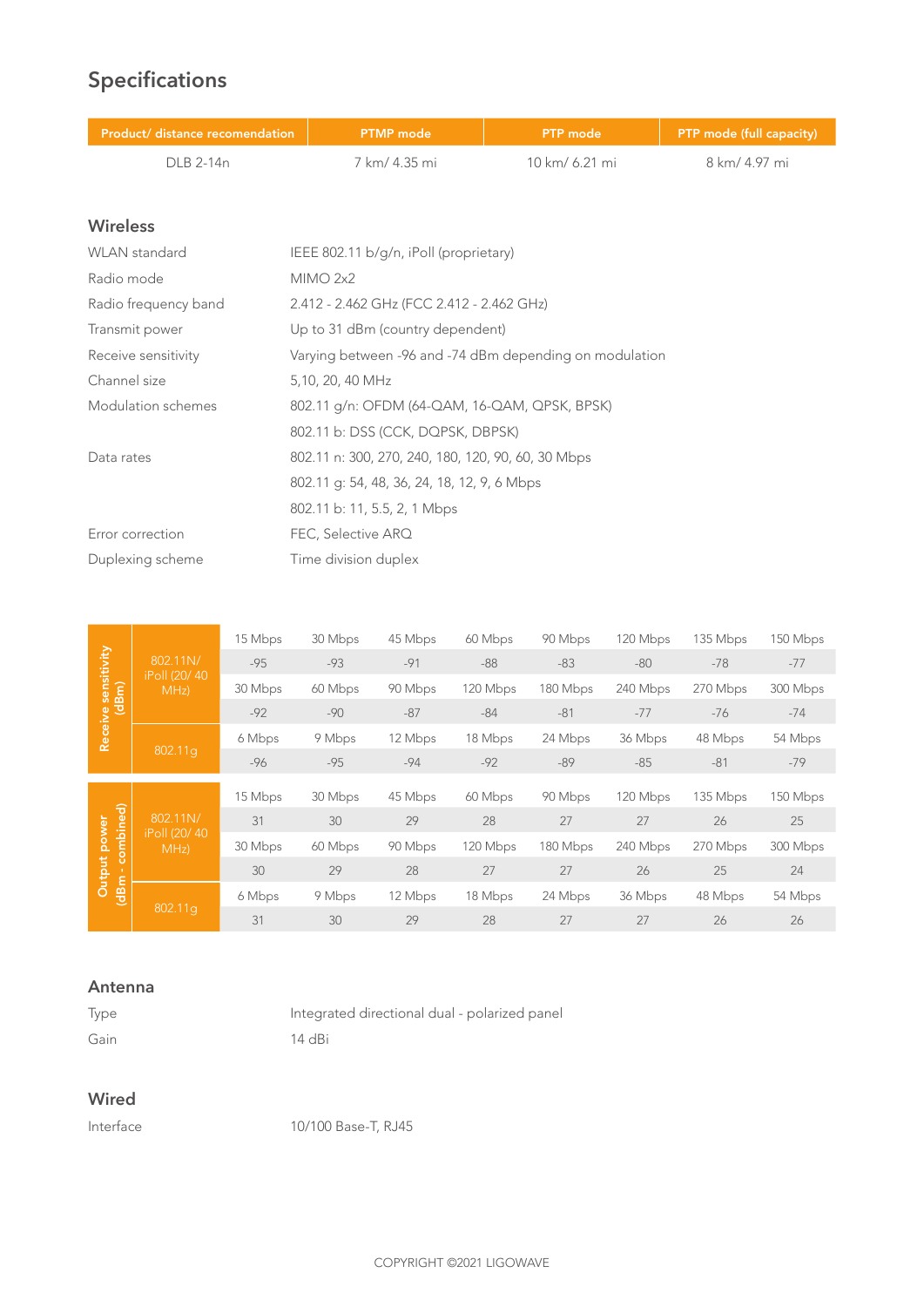### **Software**

| Wireless operating modes | Access point (auto WDS), access point (iPoll 3), station (WDS, iPoll 3), station (ARP NAT)                      |
|--------------------------|-----------------------------------------------------------------------------------------------------------------|
| Wireless techniques      | Smart station polling, smart auto-channel, adaptive auto modulation,<br>automatic transmit power control (ATPC) |
| Wireless security        | WPA/WPA2 personal, WPA/WPA2 enterprise, WACL, user isolation                                                    |
| Wireless OoS             | 4 queues prioritization on iPoll 3                                                                              |
| Network operating modes  | Bridge, router iPv4, router IPv6                                                                                |
| Network techniques       | Routing with and without NAT, VLAN                                                                              |
| WAN protocols            | Static IP, DHCP client, PPPoE client                                                                            |
| Services                 | DHCP server, SNMP server, NTP client, router advertisement daemon, ping watchdog                                |
| Management               | HTTP(S) GUI, SSH, SNMP read, Telnet, Infinity controller                                                        |
| Tools                    | Site survey, link test, antenna alignment                                                                       |

# **Physical**

| Dimensions (head) | Length 205 mm (8 "), width 205 mm (8 "), height 45 mm (1.7 ") |
|-------------------|---------------------------------------------------------------|
| Weight            | Unit: 700 g (24.7 oz)                                         |
| Mounting          | Combination wall / pole mount included                        |

#### **Power**

| Power supply            | 12 - 24 VDC passive PoE (24 V passive PoE adapter is included in the package) |
|-------------------------|-------------------------------------------------------------------------------|
| Power source            | 100 – 240 VAC                                                                 |
| Power consumption (max) | 4.5 W                                                                         |

#### **Environmental**

| Operating temperature | $-40^{\circ}$ C (-40 F) ~ +65 $^{\circ}$ C (+149 F) |
|-----------------------|-----------------------------------------------------|
| Humidity              | $0 \sim 90$ % (non-condensing)                      |

# **Management**

| System monitoring | SNMP v3, Syslog, Web UI and Infinity Controller |
|-------------------|-------------------------------------------------|
| Configuration:    | WebUI, Infinity Controller                      |

# **Regulatory**

Certification FCC/IC/CE